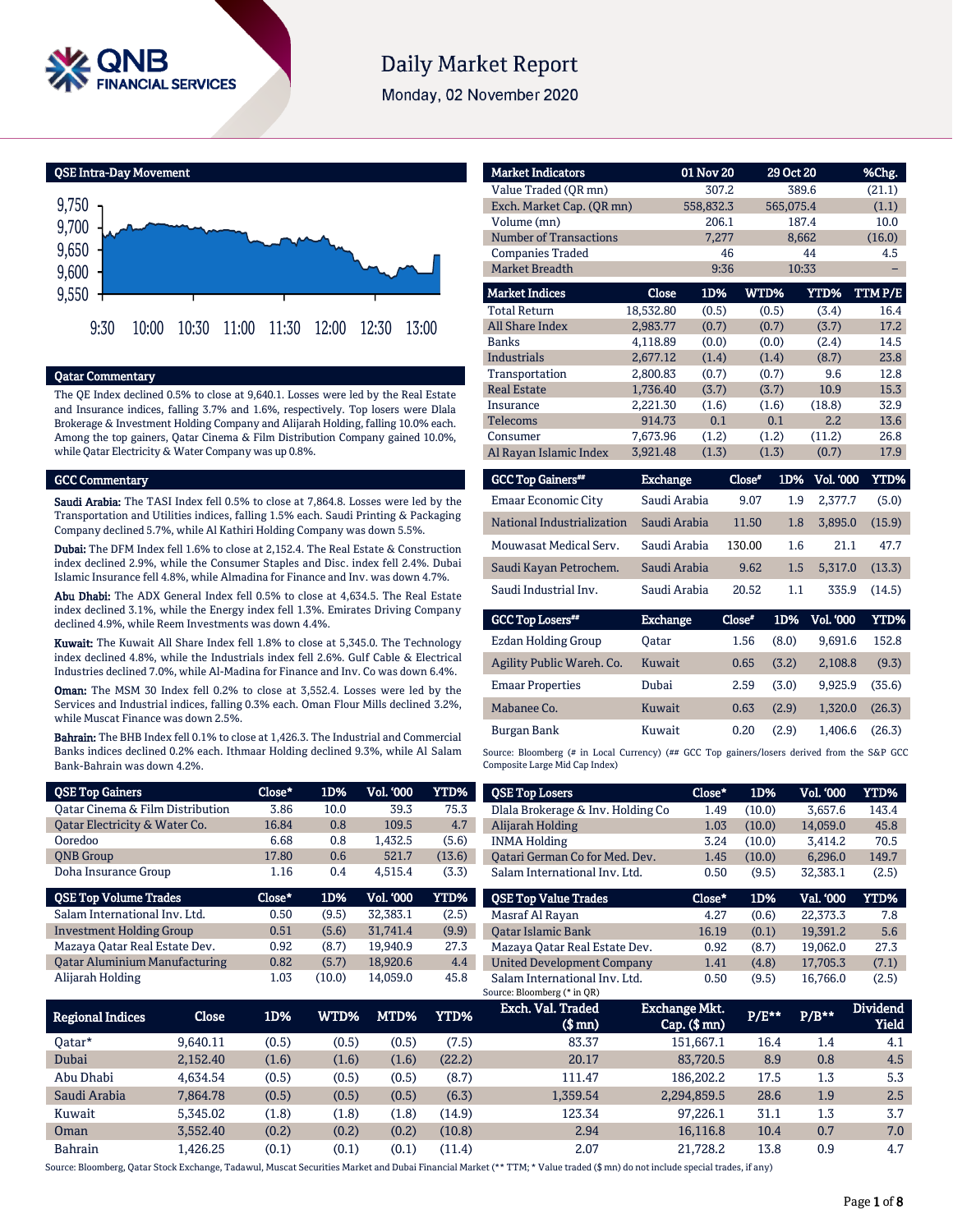# Qatar Market Commentary

- The QE Index declined 0.5% to close at 9,640.1. The Real Estate and Insurance indices led the losses. The index fell on the back of selling pressure from GCC and Arab shareholders despite buying support from Qatari and Foreign shareholders.
- Dlala Brokerage & Investment Holding Company and Alijarah Holding were the top losers, falling 10.0% each. Among the top gainers, Qatar Cinema & Film Distribution Company gained 10.0%, while Qatar Electricity & Water Company was up 0.8%.
- Volume of shares traded on Sunday rose by 10.0% to 206.1mn from 187.4mn on Thursday. However, as compared to the 30-day moving average of 290.0mn, volume for the day was 28.9% lower. Salam International Investment Limited and Investment Holding Group were the most active stocks, contributing 15.7% and 15.4% to the total volume, respectively.

| <b>Overall Activity</b>        | Buy %*   | Sell %* | Net (QR)       |
|--------------------------------|----------|---------|----------------|
| Qatari Individuals             | 49.80%   | 59.17%  | (28,773,248.2) |
| <b>Oatari Institutions</b>     | 21.47%   | 11.55%  | 30,476,904.9   |
| Oatari                         | 71.27%   | 70.72%  | 1,703,656.7    |
| <b>GCC</b> Individuals         | 1.62%    | 2.26%   | (1,944,940.2)  |
| <b>GCC</b> Institutions        | 0.95%    | 2.50%   | (4,755,701.5)  |
| <b>GCC</b>                     | 2.57%    | 4.75%   | (6,700,641.7)  |
| Arab Individuals               | 12.40%   | 13.18%  | (2,377,938.5)  |
| <b>Arab Institutions</b>       | $0.00\%$ | 0.04%   | (123, 810.6)   |
| Arab                           | 12.40%   | 13.22%  | (2,501,749.1)  |
| <b>Foreigners Individuals</b>  | 3.35%    | 4.88%   | (4,726,181.7)  |
| <b>Foreigners Institutions</b> | 10.41%   | 6.43%   | 12,224,915.7   |
| <b>Foreigners</b>              | 13.76%   | 11.32%  | 7,498,734.1    |

Source: Qatar Stock Exchange (\*as a % of traded value)

# Earnings Releases

| <b>Company</b>                     | Market       | <b>Currency</b> | Revenue (mn)<br>302020 | % Change<br>YoY | <b>Operating Profit</b><br>(mn) 3Q2020 | % Change<br>YoY | <b>Net Profit</b><br>(mn) 3Q2020 | % Change<br>YoY |
|------------------------------------|--------------|-----------------|------------------------|-----------------|----------------------------------------|-----------------|----------------------------------|-----------------|
| Saudi Ground Services Co.          | Saudi Arabia | <b>SR</b>       | 267.9                  | $-60.8%$        | (93.7)                                 | N/A             | (86.8)                           | N/A             |
| <b>Oassim Cement Co.</b>           | Saudi Arabia | <b>SR</b>       | 231.6                  | 21.8%           | 111.5                                  | 26.5%           | 110.1                            | 22.1%           |
| Saudi Company for Hardware         | Saudi Arabia | <b>SR</b>       | 332.1                  | $-5.5%$         | 28.8                                   | 8.9%            | 16.5                             | 12.6%           |
| Seera Group Holding                | Saudi Arabia | <b>SR</b>       | 142.0                  | $-77.9%$        | (175.0)                                | N/A             | (180.0)                          | N/A             |
| Arabian Shield Coop. Insurance Co. | Saudi Arabia | <b>SR</b>       | 96.4                   | 67.6%           | -                                      |                 | 5.8                              | 75.6%           |
| Eshrag Investments                 | Abu Dhabi    | <b>AED</b>      | 3.9                    | $-23.4%$        | 26.7                                   | 303.1%          | 23.1                             | 564.0%          |
| Ras Al Khaima Poultry              | Abu Dhabi    | <b>AED</b>      | 3,603.9                | $-25.2%$        |                                        |                 | 83.3                             | N/A             |
| Union Fidelity Insurance Company   | Abu Dhabi    | <b>AED</b>      | 80.4                   | 28.7%           | -                                      | -               | 1.1                              | 152.9%          |
| Agthia Group                       | Abu Dhabi    | <b>AED</b>      | 492.1                  | 1.2%            | (31.9)                                 | N/A             | (32.4)                           | N/A             |

Source: Company data, DFM, ADX, MSM, TASI, BHB.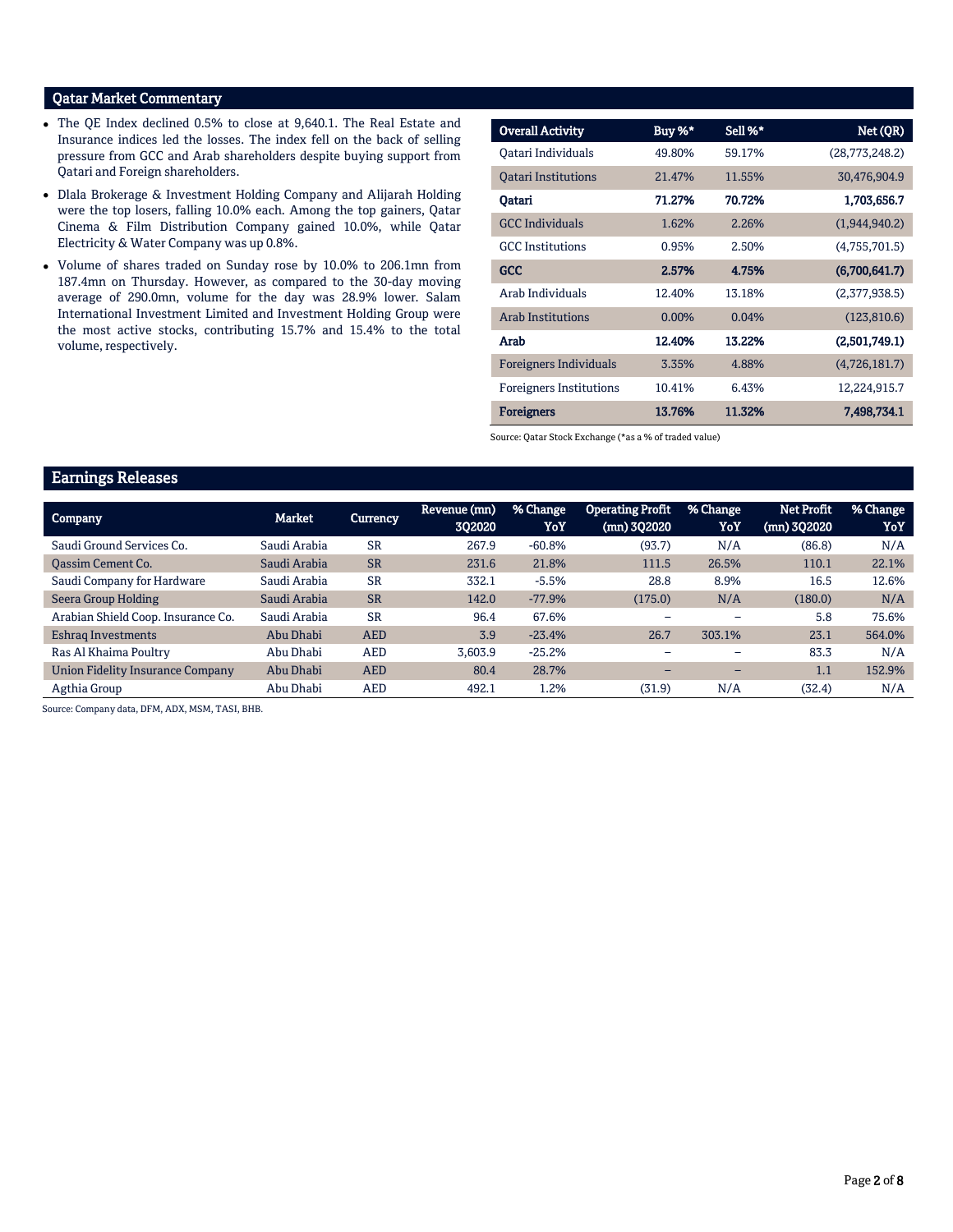# News

# Qatar

- NBK: FIFA World Cup Qatar 2022 focal point for country's economic recovery – The FIFA World Cup Qatar 2022 will be the focal point around which the country's economic recovery is expected to take place, according to National Bank of Kuwait (NBK). While associated infrastructure, such as the transportation network have largely been completed, non-oil economic activity will rebound over the forecast period, averaging 3% as preparations intensify, NBK said in its 'Economic outlook: GCC – 2020 to 2023'. While gains are expected in Qatar's construction and wholesale/retail trade sectors, services will also receive a much-needed boost from travel, tourism and transportation activity. Hydrocarbon sector output will see some gains from the full commissioning of the long-awaited \$10bn Barzan gas production facility. This should also boost condensates and natural gas liquid (NGL) volumes, but the most significant contribution will come between 2024 and 2027, when Qatar Petroleum (QP) raises LNG output by 64%, from 77mn tons per year (mtpy) to 126mtpy. According to NBK, the "precipitous" drop in energy prices coupled with the expected drop in corporate tax revenues this year should see Qatar's fiscal balance swing back into a deficit, equal to 6.2% of GDP, after two consecutive years of surpluses. The authorities continue to tap both local and international debt markets to help finance the deficit. Qatar raised \$10bn in a heavily oversubscribed Eurobond sale in April. Government debt, therefore, continues to rise, and could reach a high of 78% of GDP this year before falling back down to around 50% of GDP by 2023. (Gulf-Times.com)
- $\bullet$  OCB tightens rules for issuing cheque books Oatar Central Bank (QCB) issued new instructions and controls to limit the phenomenon of bounced cheques, allowing banks to inquire about their customers and view the history of their transactions, in terms of fulfilling financial obligations, so as to take appropriate decisions before issuing cheque books. In this context, QCB Governor HE Sheikh Abdulla bin Saoud al-Thani inaugurated a new central system, to inquire about bounced cheques through the Qatar Credit Bureau, which includes all bank data of the customers who issued bounced cheques due to nil or insufficient balance. Under the new instructions, the Qatar Credit Bureau issues reports which list the names of the individuals and companies who issued at least one cheque that bounced due to nil or insufficient balance in any of the banks operating in the country. The banks are obligated not to issue or deliver new cheque books to those whose names are listed in those reports except the customer settling the amount of the bounced cheque and has his name removed from the list of bounced cheques at the center. The new instructions also oblige banks to list their customers, who issued bounced cheques, due to nil or insufficient balance, or any other reason that prevents disbursement, such as the difference in the signature in the report of the bounced cheques at the Qatar Credit Bureau, within a date no later than the second working day, to update the database of the center on individuals and companies at the state level, so that it is easy to refer to it to make appropriate decisions on cheque book requests that clients submit to different banks. (Gulf-Times.com)
- Profits of Qatari listed companies reached QR23.8bn in the 3Q2020 – All of QSE listed companies have disclosed their financial results for the period ended September 30, 2020. The results show a net profit of QR23.8bn compared to QR28.9bn for the same period last year, with a decrease of 17.91%. All of the financial statements of listed companies are available on the QSE website. (QSE)
- Ooredoo names Fakhroo as Managing Director; CEO to step down – Ooredoo appointed a Finance ministry official to lead Qatar's biggest telephone operator. Aziz Ahmad Fakhroo will become the Managing Director effective from Sunday, according to a statement. Group CEO Sheikh Saud bin Nasser Al Thani will retire at the end of December, it said. Fakhroo is currently a board member at Ooredoo, and previously worked with Qatar Holding, a unit of Qatar Investment Authority. (Bloomberg)
- GHC expands into Angola, Oman and South Africa with focus on global oil and gas aviation  $-$  Gulf Helicopters Company (GHC), an associate entity of Gulf International Services (GISS), has made inroads into Angola, Oman and South Africa and is hopeful of playing a key role in the international oil and gas aviation services sector. "The international segment affirmed its strategy of penetrating into new territories and expanding its market share away of the domestic market through successfully winning new short term contracts in Angola, Oman and South Africa," a GISS spokesman said, adding the international segment of the GFH reported a 21% growth in revenue compared to the same period last year. Moreover, the Turkish subsidiary, witnessed improved financial performance amid growth in commercial flying hours. GHC has a 49% equity stake in Turkey's Redstar Havacilik Hizmetleri. "Going forward, the aviation segment will continue to focus on the key international markets, which provide opportunities in oil and gas aviation services sector," the GISS said. GHC is focused on tapping opportunities for its inorganic growth potential across the world. GHC's recent acquisition of a 49% stake in Air Ocean Maroc is also set to spur growth, as the Moroccan joint venture explores new opportunities in Morocco, Western Africa and Southern Europe. GHC's another subsidiary is India's United Helicharters in which it has a 90% stake. It also has a 49% investment in Malta's Gulf Mediterranean Aviation Services. Moreover, the segment is well-positioned to unlock additional growth opportunities in Qatar, as increased demand is anticipated from the NFE (North Field Expansion) project which will drive greater exploration activities leading to higher flying hours. (Gulf-Times.com)
- Ezdan: Weekly property sale market dominated by building sale deals - Building sale deals comprise the chunk of total property sale market activity during the past week following 61 deals for the sale of buildings of various types, generating a total value of approximately QR339.6mn or 69.2% of the total value of sold properties in one week, according to the Ezdan Real Estate's (Ezdan) report. On the other hand, land sale deals registered 49 transactions generating approximately QR151mn, the report said, citing statistics from the weekly real estate bulletin issued by Real Estate Registration Department. In terms of total value and volume of sales that were registered from October 18 to 22,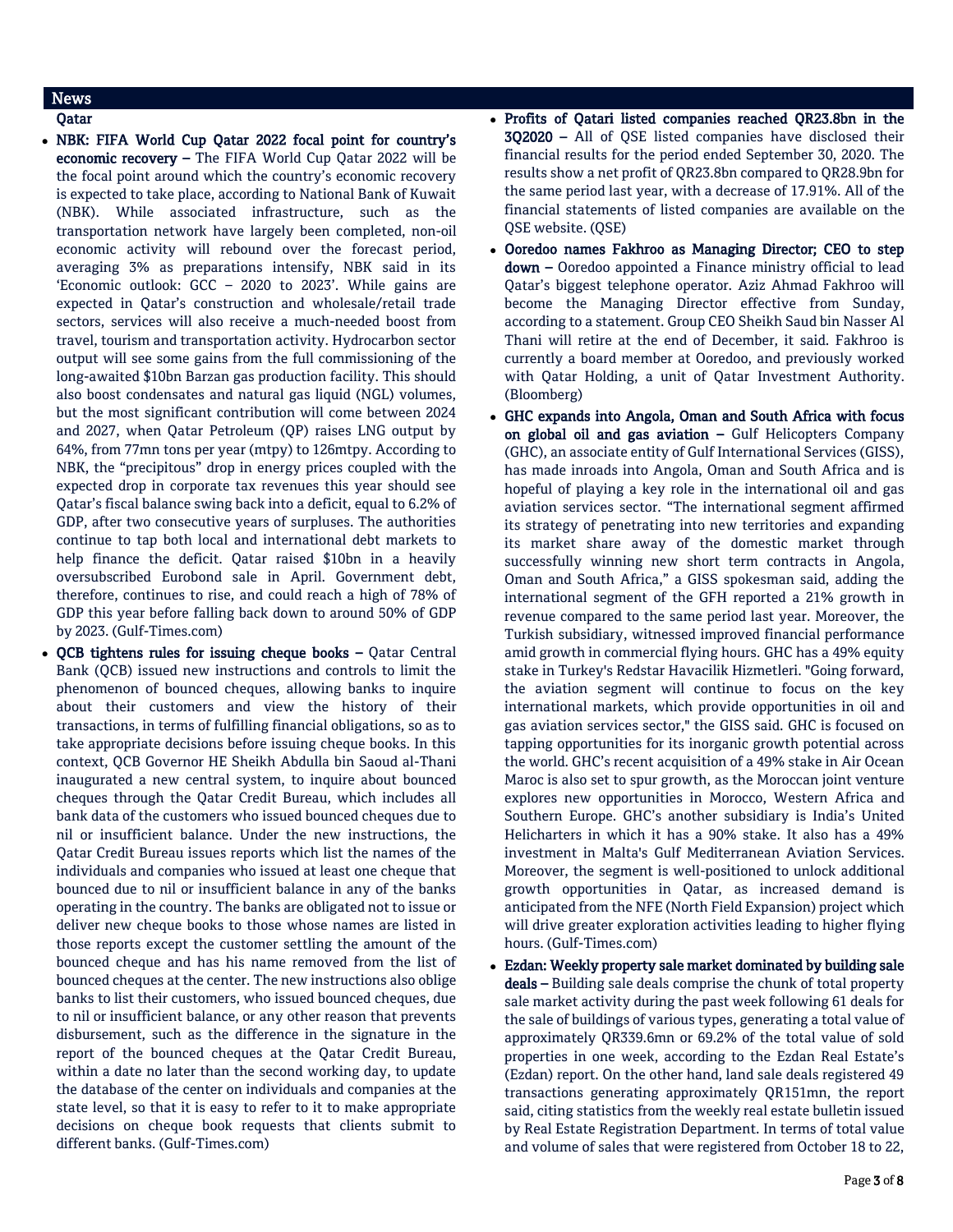the Real Estate Registration Department registered 110 property sale deals, standing at an approximate value of QR490.6mn, which were distributed among the municipalities of Umm Salal, Al Khor, Al Thakhira, Al Doha, Al Rayyan, Al Shamal, Al Sheehaniya, Al Daayen, and Al Wakrah. (Gulf-Times.com)

- GECF: Over a quarter of 2050 natural gas supply untapped Natural gas is a viable energy option that contributes efficiently to achieve a balance between environment, social, and economic dimensions of the sustainable development. It reduces carbon intensity and pollution resulting from energy related activities, supports access to modern energy, improves availability and reliability of supply, and provides competitive and affordable energy," the Gas Exporting Countries Forum (GECF) Secretary-General said at the 25th Oil & Gas of Turkmenistan Conference. Taking part in the annual event via videoconference, Yury Sentyurin further said that the yet-tofind (YTF) resources will contribute to around 30 percent of the total production of natural gas worldwide by 2050 – and it's what shows the vibrancy of the gas industry. According to him, around 80 percent of the natural gas production by mid-century will stem from new projects, and this highlights the importance of continued investment in upstream. "This means that the current level of proven reserves is not adequate to furnish the rising demand around the world," said Secretary-General Sentyurin, while positioning the GECF's readiness to facilitate projects on discovery and exploration with various countries and important producers like Turkmenistan. As a holder of the fourth largest volume of gas reserves worldwide, Turkmenistan has been unlocking the potential of natural gas, leading to an impressive 11.5% average economic growth rate between 2000 and 2019, continuously expanding domestic gas production, attracting investors, and enhancing knowledge and technologies exchange. To this end, the GECF Secretary General reiterated the Forum's readiness to support the Turkmen industry as it undergoes transformation on the back of the future energy trends, digitalization, and climate action. (Peninsula Qatar)
- IPA Qatar, UBS in deal to bolster financial services Qatar Financial Centre (QFC), a leading onshore financial and business center in the region, announced the signing of a nonbinding Memorandum of Understanding (MoU) between the Investment Promotion Agency of Qatar (IPA Qatar), which is licensed on the QFC platform, and UBS, the world's preeminent global wealth management firm and a leading financial services provider. In-line with IPA Qatar's mandate to bolster Qatar's financial services sector by attracting leading institutions, the MoU sets forth a preliminary agreement in principle for establishment of a significant UBS Wealth Management operation in Doha and collaboration on future opportunities supporting the development of Doha as a leading financial services hub. The MoU also contemplates that IPA Qatar and UBS will negotiate and execute a definitive agreement in relation to mutually strategic nexus markets. In addition to strengthening the financial services market infrastructure in Qatar, the IPA Qatar-UBS MoU is expected to support the acceleration of financial digitization in Qatar, enhance efficient interaction between financial markets internationally, and support local talent development. The MoU was signed on

Sunday by the Minister of Commerce and Industry and IPA Qatar Chairman HE Ali Bin Ahmed Al Kuwari, UBS Chairman Axel Weber and UBS Group CEO Ralph Hamers in the presence officials from both the organizations. (Qatar Tribune)

### International

- US will 'vigorously defend' TikTok executive order despite ruling - The US Commerce Department said on Sunday it would "vigorously defend" an executive order that seeks to bar transactions with Chinese-owned short video-sharing app TikTok after a federal judge halted the action. US District Judge Wendy Beetlestone on Friday blocked the Commerce Department order set to take effect on November 12 that would have effectively barred ByteDance-owned TikTok from operating in the US. The Commerce Department said on Sunday it would "comply with the injunction ... but intends to vigorously defend the (executive order) and the Secretary's implementation efforts from legal challenges." Beetlestone enjoined the agency from barring data hosting within the United States for TikTok, content delivery services and other technical transactions. President Donald Trump's administration contends that TikTok poses national security concerns as personal data collected on 100 million Americans who use the app could be obtained by China's government. TikTok denies the allegations. (Reuters)
- UK extends 80% wage subsidies as England goes back into lockdown – Britain's government will extend by a month its costly coronavirus wage subsidies to ensure workers who are temporarily laid off receive 80% of their pay, Prime Minister Boris Johnson said on Saturday as he announced a new England-wide lockdown. Britain introduced the 80% wage subsidy scheme in March and it had been due to expire on Saturday to be replaced with a more targeted and less generous support. The scheme supported 8.9mn jobs at its peak, and had been forecast to cost around 52bn Pounds (\$67.28bn) over its eight-month lifespan. Firms will have to contribute 5% of the employment costs for workers covered by the extension, the finance ministry said. It also said a mortgage payment holiday scheme would be extended for households and business premises which are required to close because of coronavirus restrictions would get grants of up to 3,000 Pounds (\$3,881) a month. Mortgage borrowers impacted by the pandemic and who have not yet had a payment break will be entitled to a sixmonth holiday, while those that have already started a payment holiday will be able to top up to six months, the ministry said. (Reuters)
- Brexit talks go into another week as EU, UK push to salvage trade deal – EU and British Brexit negotiators will continue talks in Brussels on Monday and until around mid-week, sources on both sides said on Sunday, in a sign both sides are still pushing to avoid a damaging breakdown in trade in less than nine weeks. Intensive and secretive, the talks are a final bid to seal a new partnership agreement for when Britain's transition out of the European Union runs its course at the end of this year. If the sides overcome their differences, the new deal would govern everything from trade and energy to transport and fisheries. If they fail, an estimated \$900bn of annual bilateral trade in goods and services would be damaged from January 1 by tariffs and quotas. An EU diplomatic source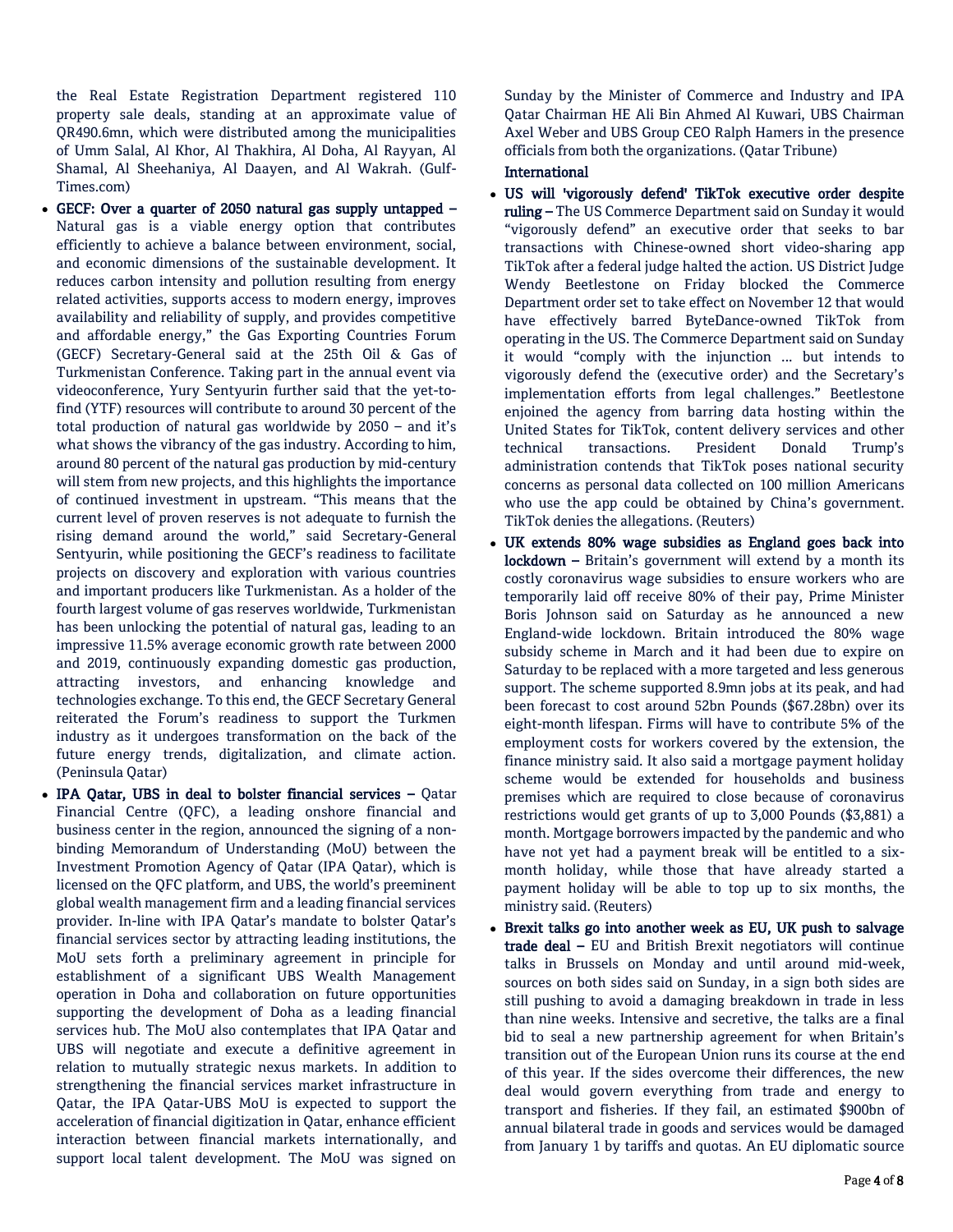and a UK official said negotiations would continue face-to-face in Brussels on Monday following a full weekend of talks. An update on their progress and the chances of a deal was expected on Wednesday or Thursday, they added. EU Brexit negotiator Michel Barnier said on Friday that "much remains to be done" to seal a deal. Another EU diplomat following Brexit in Brussels told Reuters over the weekend that talks were still difficult on the most sensitive issues, including those of economic fair play, fishing rights and how to settle disputes in future. (Reuters)

- Britain starts accelerated review for AstraZeneca's potential COVID-19 vaccine – AstraZeneca Plc said on Sunday Britain's health regulator had started an accelerated review of its potential coronavirus vaccine. "We confirm the MHRA's (Medicines and Healthcare Products Regulatory Agency) rolling review of our potential COVID-19 vaccine," an AstraZeneca spokesman said. In rolling reviews, regulators are able to see clinical data in real time and have dialogue with drug makers on manufacturing processes and trials to accelerate the approval process. The approach is designed to speed up evaluations of promising drugs or vaccines during a public health emergency. AstraZeneca's COVID-19 vaccine is being developed along with the University of Oxford. Bloomberg reported on Friday that MHRA had also begun an accelerated review for the COVID-19 vaccine candidate from Pfizer Inc. AstraZeneca and Pfizer are among the frontrunners in the race to develop a vaccine for the coronavirus, with the race also including Johnson & Johnson and Moderna Inc. Their vaccine candidates are in late-stage trials, interim data from which are expected in the coming weeks. The British drug maker said on Monday its COVID-19 experimental vaccine produces an immune response in both old and young adults. The vaccine also triggers lower adverse responses among the elderly, it said. (Reuters)
- PMI: Japan's factories extend activity declines to 18th month Japan's factory activity declined for a record 18th month in October due to weakening output, new business and employment, but export orders grew for the first time in two years in an encouraging sign for the coronavirus-ravaged economy. The world's third-largest economy is struggling to regain traction after suffering its worst postwar slump in the second-quarter, with lackluster business and household spending at home threatening to put the brakes on any recovery. The final au Jibun Bank Japan Manufacturing Purchasing Managers' Index (PMI) rose to 48.7 in October from the previous month's 47.7, staying below the 50.0 threshold that separates contraction from expansion for a record 18th consecutive month. But the final figure beat a preliminary 48.0 reading and indicated manufacturing activity contracted at its slowest pace since January, when the health crisis had already started affecting the global economy. The PMI survey showed output, new orders and work backlog contracted again, although at a more modest pace, while employment conditions deteriorated at a faster speed for the first time in four months. Export orders posted growth for the first time in nearly two years, primarily thanks to improved demand across the Asia-Pacific region. (Reuters)
- Caixin PMI: China's factory activity rises to near-decade high in October – Activity in China's factory sector accelerated at the fastest pace in nearly a decade in October as domestic demand

surged, a private business survey showed on Monday, adding further momentum to an economy that is quickly recovering from the coronavirus crisis. The Caixin/Markit Manufacturing Purchasing Managers' Index(PMI) rose to 53.6 from September's 53.0, with the gauge staying above the 50-level that separates growth from contraction for the sixth consecutive month. Analysts polled by Reuters had forecast the headline reading would remain steady at 53.0. China's vast industrial sector is steadily returning to the levels seen before the pandemic paralyzed huge swathes of the economy early this year, though the global outlook is dimming as many Western countries battle still rising COVID-19 infections and go back into virus lockdowns. October's PMI reading was the highest since January 2011. Pent-up demand, stimulus-driven infrastructure and surprisingly resilient exports have propelled the manufacturing rebound. Consumption, although hit hard earlier in the year, has also recovered in the third quarter. (Reuters)

### Regional

- PIF and ADIA invest \$1bn in Reliance's fiber-optic assets Reliance Industries Ltd. is raising \$1bn in investment from two sovereign wealth funds as investors double down on the consumer businesses of Asia's richest man, who's diversifying his conglomerate away from oil refining. Saudi Arabia's Public Investment Fund (PIF) and Abu Dhabi Investment Authority (ADIA) and will each invest \$507.2mn in buying units of Digital Fibre Infrastructure Trust, Reliance said. The company highlighted the "induction of strong partners" in what it called a "critical asset base." The latest fund infusion underscores the confidence of marquee investors in billionaire Mukesh Ambani's plans to transform his conglomerate into a retail and technology behemoth and pivot away from its staple oilrefining business that he inherited after his father died in 2002. He has already secured over \$25bn investment from backers such as Facebook Inc. and Google. (Bloomberg)
- Saudi tourism megaproject near to closing SR14bn loan Saudi Arabia's Red Sea Development Co. plans to close on a SR14bn loan from five domestic banks by the end of the year as it steps up construction on a luxury tourism project about the size of Belgium, its Chief executive Officer, John Pagano said. The developer has been seeking financing since last year for the project, which stretches across dozens of islands off the Kingdom's west coast. He did not say which banks would be providing the loans. So far the company has awarded SR7bn of contracts and plans to award a total of SR15bn by the end of the year, Pagano said. A public-private partnership deal for the project's utilities should be signed within days, and once that is in place and the financing is secured, capital for the first phase of the project will be committed, he added. "We're now starting to ramp up our construction spend so it's a good time to get the debt facility in place," Pagano said. Expanding tourism is a key focus of Crown Prince, Mohammed bin Salman's plan to transform the Kingdom's economy. The twin strains on the budget created by the coronavirus pandemic and lower oil prices have not slowed work on two sprawling tourism developments on the Red Sea and an entertainment hub near the capital. (Bloomberg)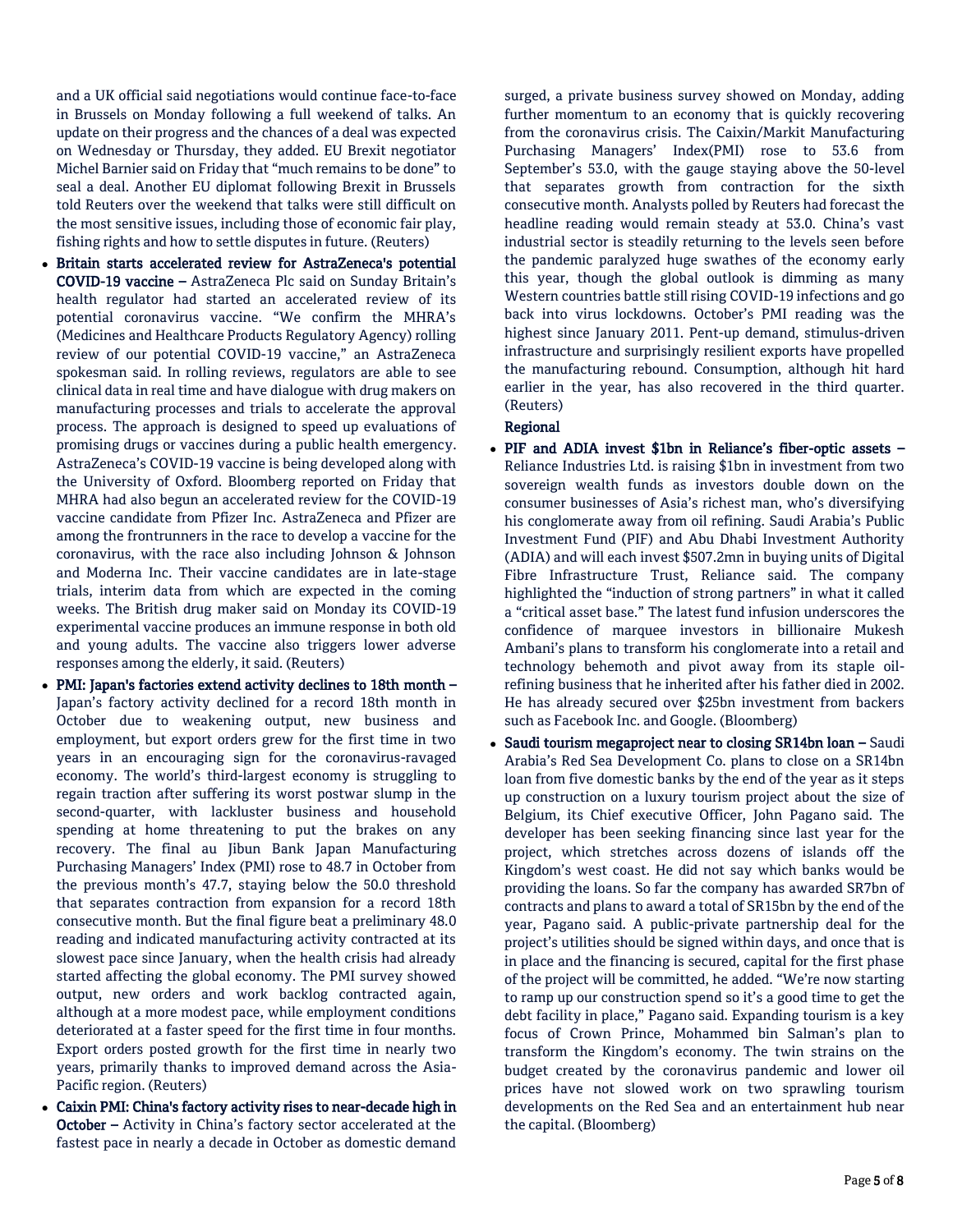- RIBL's net profit falls 13.9% YoY to SR1,296mn in 3Q2020 Riyad Bank (RIBL) recorded net profit of SR1,296mn in 3Q2020, registering decrease of 13.9% YoY. Total operating profit rose 2.1% YoY to SR2,821mn in 3Q2020. Total revenue for special commissions/investments fell 10.9% YoY to SR2,376mn in 3Q2020. Total assets stood at SR308.6bn at the end of September 30, 2020 as compared to SR250.6bn at the end of September 30, 2019. Loans and advances stood at SR190.8bn (+14.8% YoY), while customer deposits stood at SR201.3bn (+13.3% YoY) at the end of September 30, 2020. EPS came in at SR1.28 in 9M2020 as compared to SR1.5 in 9M2019. (Tadawul)
- BJAZ's net profit falls 29.3% YoY to SR181.6mn in 3Q2020 Bank AlJazira (BJAZ) recorded net profit of SR181.6mn in 3Q2020, registering decrease of 29.3% YoY. Total operating profit rose 8.3% YoY to SR811.9mn in 3Q2020. Total revenue for special commissions/investments fell 5.2% YoY to SR755.3mn in 3Q2020. Total assets stood at SR91.9bn at the end of September 30, 2020 as compared to SR80.6bn at the end of September 30, 2019. Loans and advances stood at SR54.1bn (+21.6% YoY), while customer deposits stood at SR63.0bn (+6.6% YoY) at the end of September 30, 2020. EPS came in at SR0.65 in 9M2020 as compared to SR0.91 in 9M2019. (Tadawul)
- SIBC's net profit falls 3.4% YoY to SR301.4mn in 3Q2020 Saudi Investment Bank (SIBC) recorded net profit of SR301.4mn in 3Q2020, registering decrease of 3.4% YoY. Total operating profit fell 1.9% YoY to SR724.9mn in 3Q2020. Total revenue for special commissions/investments fell 20.6% YoY to SR778.9mn in 3Q2020. Total assets stood at SR98.3bn at the end of September 30, 2020 as compared to SR96.3bn at the end of September 30, 2019. Loans and advances stood at SR57.7bn (+0.2% YoY), while customer deposits stood at SR59.8bn (-7.9% YoY) at the end of September 30, 2020. EPS came in at SR0.94 in 9M2020 as compared to SR0.34 in 9M2019. (Tadawul)
- Zain Saudi rights issue subscribed 87% Zain Saudi rights issue subscribed 87%. The remainder shares will be offered to a number of institutional investors, provided that those institutions submit purchase offers, Zain Saudi said. If shares remain unpurchased they will be allocated to underwriter at the offering price. The value of subscribed shares is SR3.9bn. (Bloomberg)
- UAE cuts spending in 2021 federal budget The cabinet of the UAE approved a smaller federal budget for 2021 in a sign that the country is curbing expenditure amid the coronavirus crisis and lower oil prices. The budget for next year was set at AED58bn, state news agency WAM reported on Sunday, down from this year's AED61.35bn, which was the largest budget since the establishment of the country. "The UAE economy will be among the fastest to recover in 2021, and the government has dealt with the 2020 budget efficiently and has all the tools to continue its financial and operational efficiency in 2021," the Dubai media office said, quoting Dubai's Ruler, Sheikh Mohammed bin Rashid Al-Maktoum, who is also the UAE's Prime Minister. The federal budget accounts for only a fraction of consolidated state spending in the UAE as individual emirates such as Abu Dhabi and Dubai also have their own budgets. It is, however, an indication of official plans for the economy. The planned retrenchment in spending comes amid an economic contraction in the oil-rich Gulf region, bruised by

the coronavirus pandemic, lower oil prices and crude production cuts. Saudi Arabia, the region's largest economy, said in September it plans to cut spending by around 7% next year. The International Monetary Fund expects the UAE economy to shrink by 6.6% this year and to swing back to a modest growth of 1.3% next year. It estimated the UAE government deficit including consolidated accounts of the federal government and the emirates of Abu Dhabi, Dubai, and Sharjah - at 9.9% of GDP this year, up from a 0.8% of GDP deficit in 2019. (Reuters)

- Sudan, UAE sign MoU to construct solar energy plants with a capacity of 500  $mw -$  Sudan and the UAE signed a Memorandum Of Understanding (MoU) for the construction of solar energy plants with a capacity of 500 megawatts (MW), the Sudanese Energy Ministry said. UAE, represented by one of its private companies, will supply, build, install and operate plants for 20 years, the energy ministry said, without specifying how many plants the deal would entail. The Gulf country will also train and employ Sudanese workers throughout the contract period, with a commitment by the Sudanese government to purchase electricity at a competitive price, according to the statement. (Reuters)
- Arabtec board follows up liquidation progress After two failed attempts, the board of Arabtec has finally convened to discuss the liquidation. In a statement to the Dubai Financial Market (DFM) on Sunday, the company said the board had met to follow up on the progression of its liquidation plan, and discussed the strategy for the way forward, on Wednesday afternoon (October 28). No other details were revealed in the statement. The construction firm's shareholders voted to liquidate the company on September 30, and the board was given a two-month deadline to discuss the move with the main stakeholders before an application is submitted to the competent courts. (Zawya)
- Petrobras close to selling refinery in Bahia to Mubadala The sale of Petrobras refinery Landulpho Alves, in the Brazilian state of Bahia, to Abu Dhabi's Mubadala for just under \$2bn will likely be signed in December, O Globo newspaper columnist Lauro Jardim reported without saying how he obtained the information. (Bloomberg)
- UAE food maker Agthia seeking buyouts despite third-quarter loss – Abu Dhabi-based Agthia Group PJSC is seeking to acquire consumer goods businesses in the Middle East as the food and beverage maker tries to bounce back from a quarterly loss. The company has set up a department for mergers and acquisitions that will look initially for targets in the region, Chief Executive Officer, Alan Smith said in an interview on Sunday. Agthia posted a AED32mn net loss for the third quarter due to increased provisions for bad debts, mostly in its food-services business. "We want one part of the organization focused on a pipeline of acquisitions," Smith said. Agthia produces and distributes juices, tomato paste, frozen vegetables and baked goods and has assets in Gulf Arab countries, Egypt and Turkey, according to its website. Its profit for the first half of the year plunged 50%, due partly to the coronavirus pandemic. Agthia is interested in investing in neighboring markets where it already operates but on too small of a scale. "That would be our first priority," Smith said. "We're also looking at opportunities further afield." He said the company is still evaluating an offer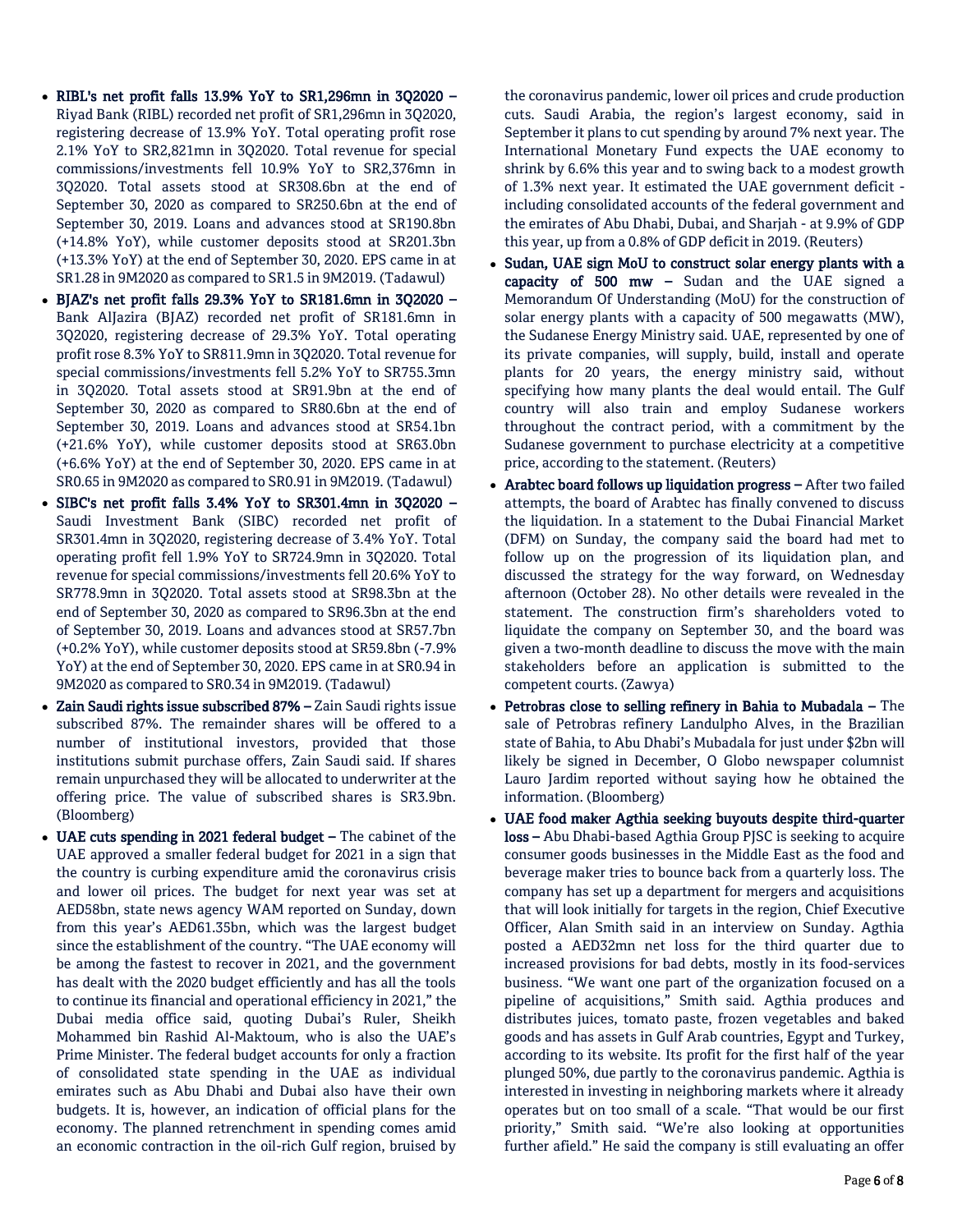from General Holding Corporation, also known as Senaat, to raise its stake in Agthia by 7% to 8% in exchange for control of the country's biggest date farmer, Al Foah Co. Abu Dhabi is the capital and largest sheikhdom of the UAE. (Bloomberg)

- Burgan Bank plans up to \$500mn bonds Kuwait's Burgan Bank has received approval from the central bank to issue up to \$500mn in Tier 2 bonds, it said in a bourse filing released on Sunday. The bonds, which Burgan said will strengthen its capital and long-term liquidity requirements, will either have a 10-year tenor non-callable for five years or an 11-year tenor non-callable for six years. Burgan Bank also received Central Bank approval to redeem existing KD100mn in Tier 2 bonds issued in 2016 on their first call date. (Bloomberg)
- Finance Ministry: Oman plans economic measures to address deficit – Oman is planning to implement a package of additional economic measures to reduce the fiscal deficit to 1.7% of the GDP by 2024. Measures include gradual lifting of the state's subsidies on electricity and water until completely lifting them by 2025, the finance ministry said. The plan is aiming at implementing an income tax on the high-income individuals in 2022, the ministry said. Other measures will include expanding the visa fee exemption that will include citizens of more than 100 countries and to cut real estate disposal fees from 5% to 3%, according to the plan. (Bloomberg)